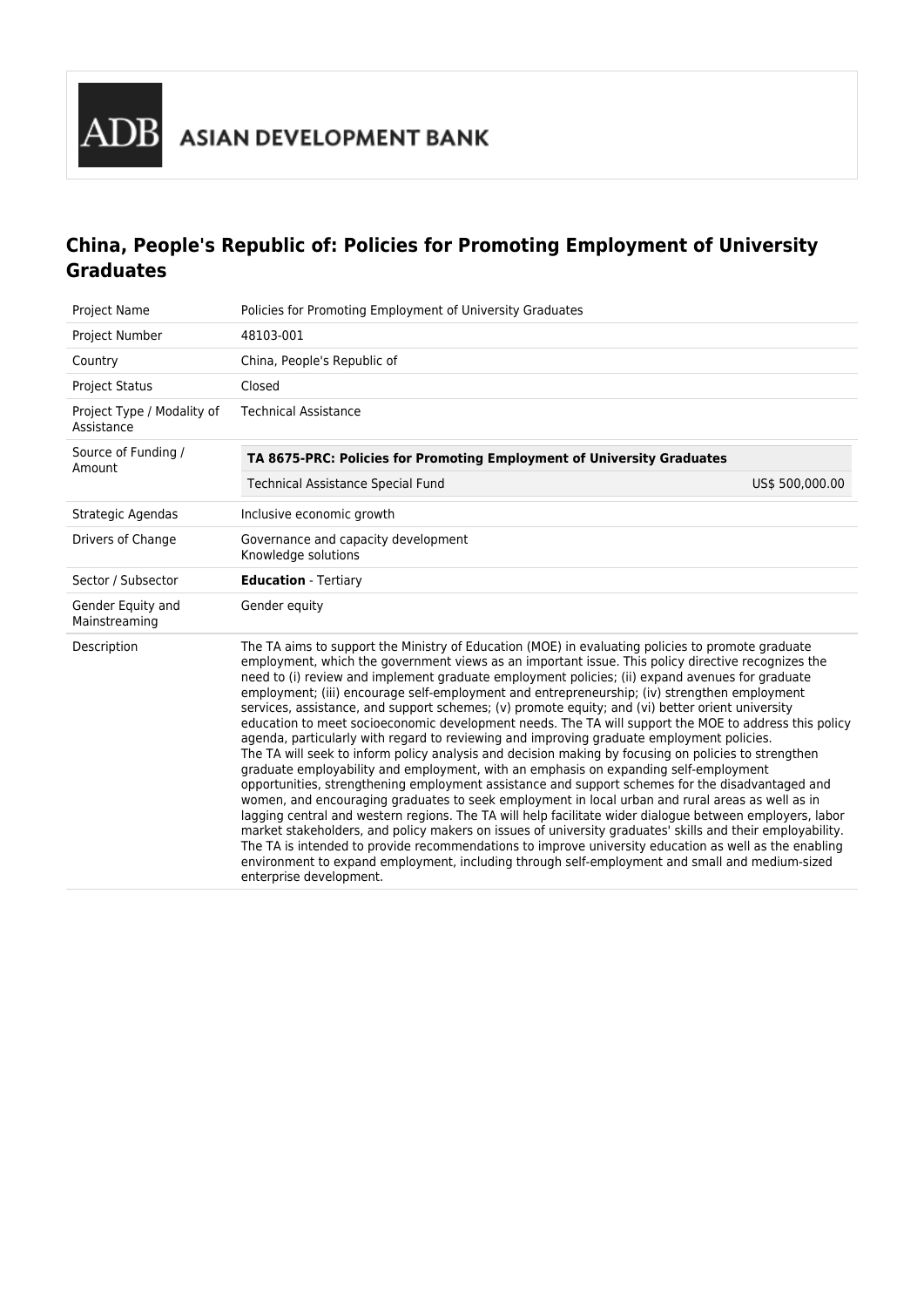Project Rationale and Linkage to Country/Regional Strategy

The number of college graduates in the PRC has rapidly increased since the government's decision in 1999 to expand the tertiary education sector to stimulate the economy, which had been affected by the Asian financial crisis of 1997-1998. This expansion resulted in 2.12 million university graduates in 2003 and almost 7.00 million in 2013. Meanwhile, however, the PRC's impressive economic growth has started to decelerate, and the economy is not creating the volume of jobs that are required to employ such large numbers of graduates. The labor market in the PRC reflects the rapid growth in manufacturing, which requires mainly lower-level qualifications, while the service sector and self-employment have not created the kind of diverse and high-skilled jobs that many university graduates desire. As a consequence, studies show that many employers express their inability to find employees with relevant and appropriate skills, indicating a skills job mismatch. Further, many university graduates find themselves underemployed after several months of gaining employment. The unemployment rate for recent college graduates aged 21\_25 is 16%, nearly four times that of blue-collar workers in urban areas. Since expansion of the tertiary education sector began in 1999, the government has implemented seven key policies to promote graduate employment: (i) Providing employment opportunities in grassroots communities, including through the College Students Volunteer to the West Program, the Three Supports and One Assistance Plan (which focuses on educational service, agricultural activities, public health service, and poverty reduction in rural areas), and the Special Posts of Rural Teachers Plan. (ii) Encouraging small and medium-sized enterprises and non-public enterprises to employ college graduates. (iii) Encouraging key state-owned enterprises and research projects to recruit college graduates. (iv) Encouraging college graduates to start their own business. (v) Improving or reforming employment services available to college graduates. (vi) Enhancing employability. (vii) Assisting disadvantaged college graduates in job placement. Despite these policies, graduate unemployment has increased. According to research data, the 2013 employment contract signing rate for postgraduates was 26% (down from 35% in 2012), and 35% for undergraduates. In Shanghai, only 44% of a total 178,000 undergraduate and graduate students signed employment contracts in 2013. The problem of unemployment is complex and alarming for policy makers, and it has serious implications for the PRC''s future economic agenda. Unemployment of university graduates is different from unemployment in the general population because it has serious implications on the vast amount of public resources being invested that could be more efficiently allocated. University graduate unemployment is the result of (i) insufficient job creation due to a combination of economic imbalances, including a slowdown of economic growth and structural issues with the labor market such as insufficient support for microenterprises and the delayed emergence of new strategic sectors such as modern manufacturing and services; and (ii) supply-side factors, including oversupply, relevance of skills, and quality aspects such as types and levels of competencies relative to labor market requirements. Further, female and male graduates face different experiences and issues with regard to employment, unemployment, and underemployment, which create an additional compelling angle for analyzing the problem of graduate unemployment. Further challenges posed by rapid urbanization and impressive economic growth have created even more vulnerabilities and difficulties for migrants, minority communities, and women. University graduate employment is particularly important as the PRC seeks to (i) avoid the middle-income trap through structural upgrading, domestic consumption stimulation, and service sector growth with a focus on hightechnology, knowledge-intensive industries, and the agricultural and service sectors; and (ii) better balance this economic growth with social development and mobility to reduce social tensions, particularly among an emerging aspirational, educated, digitally connected young middle class, and through better service provision to under-resourced groups. The dynamics of the labor markets in the PRC are diverse, with remarkable differences between urban and rural areas, the large traditional manufacturing sector and the burgeoning services sector, and the small and medium-sized enterprise and self-employment sectors. Rather than being a simple mismatch of supply and demand, graduate unemployment encompasses other impediments, including social- and gender-based barriers, youth aspiration that goes unmet, and the rapidly transforming technologies that pose challenges for the labor market and education system. Impact Stronger university graduate employment policy measures initiated **Project Outcome**

| Description of Outcome         | Informed, inclusive, and comprehensive policy framework for improving university<br>graduate employability                                                                                                                                                                                         |
|--------------------------------|----------------------------------------------------------------------------------------------------------------------------------------------------------------------------------------------------------------------------------------------------------------------------------------------------|
| Progress Toward Outcome        | Stakeholder consultation workshop was conducted in July 2015 and the Draft Final<br>Report was presented in a TA workshop in December 2015. The final TA report was<br>submitted in May 2016.                                                                                                      |
| <b>Implementation Progress</b> |                                                                                                                                                                                                                                                                                                    |
| Description of Project Outputs | 1. Policy recommendations for expanding university graduate employment opportunities<br>and strengthening the enabling environment for graduate self-employment<br>2. Policy recommendations for strengthening the focus of universities on promoting<br>employability and employment of graduates |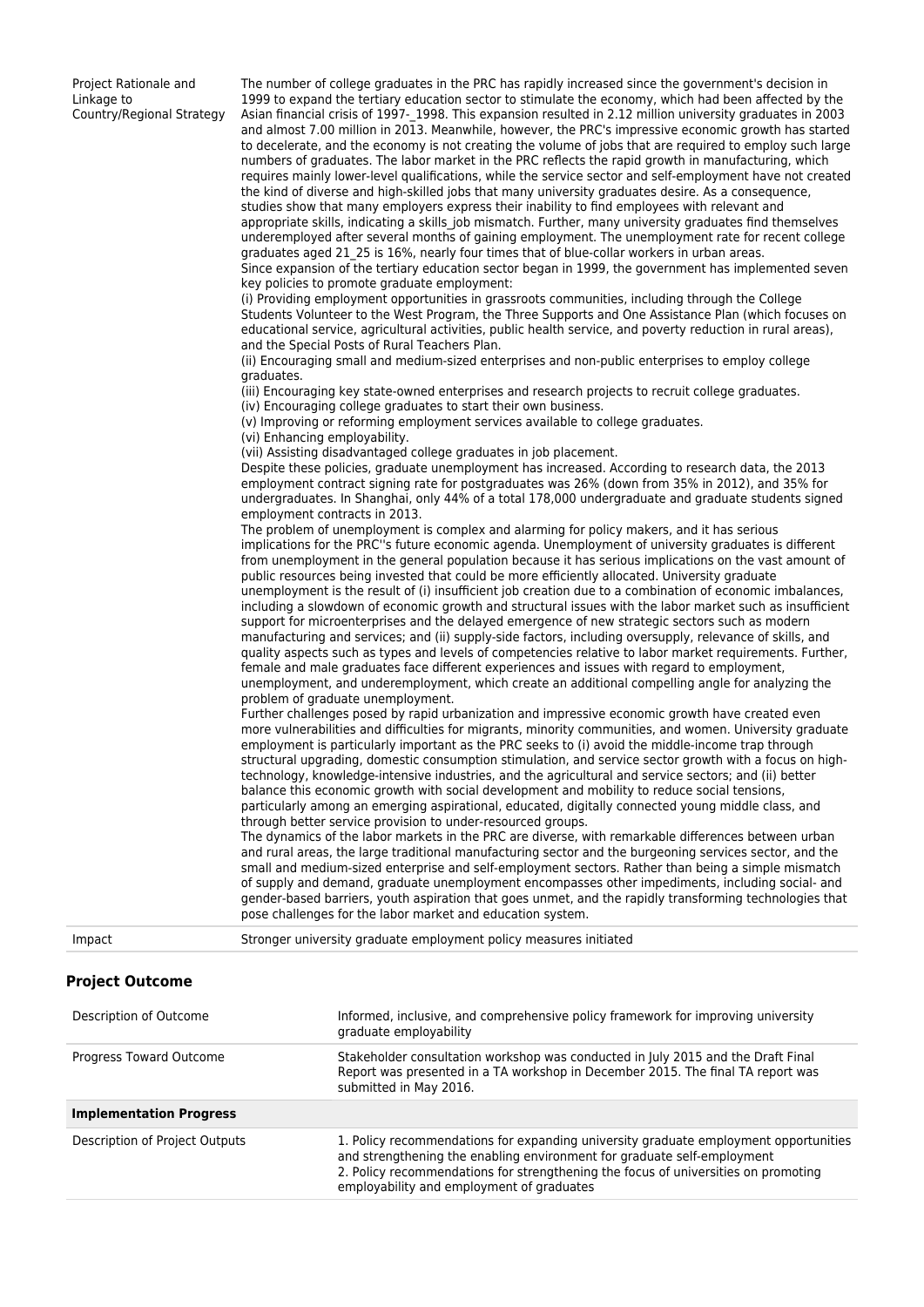Geographical Location

## **Summary of Environmental and Social Aspects**

#### Environmental Aspects

| Involuntary Resettlement                                                                                                                                                                                                                                                                                                                                                   |  |  |  |  |
|----------------------------------------------------------------------------------------------------------------------------------------------------------------------------------------------------------------------------------------------------------------------------------------------------------------------------------------------------------------------------|--|--|--|--|
| Indigenous Peoples                                                                                                                                                                                                                                                                                                                                                         |  |  |  |  |
| <b>Stakeholder Communication, Participation, and Consultation</b>                                                                                                                                                                                                                                                                                                          |  |  |  |  |
| The ADB project team conducted consultations and reached agreement with the MOE on the TA's<br>impact, outcome, outputs, implementation and financing arrangements, and the terms of reference<br>for consultants.                                                                                                                                                         |  |  |  |  |
| TA will be implemented using a combination of analytical and consultative, quantitative, and<br>qualitative approaches in a phased manner (i.e., through reports and participatory consultative focus<br>groups and workshops) that can be shared intermittently to inform policy makers of early findings for<br>preparation of the Thirteenth Five-Year Plan, 2016 2020. |  |  |  |  |
|                                                                                                                                                                                                                                                                                                                                                                            |  |  |  |  |

#### **Business Opportunities**

| Consulting<br>Services | The consultants will be selected based on their academic qualification and relevant work experience. All<br>consultants under the TA will be selected in accordance with ADB's Guidelines on the Use of Consultants (2013, as<br>amended from time to time). The consulting firm will be selected under consultants' qualification selection<br>method, with a biodata technical proposal. This method will be used because highly specialized expertise is<br>required for this assignment. |
|------------------------|----------------------------------------------------------------------------------------------------------------------------------------------------------------------------------------------------------------------------------------------------------------------------------------------------------------------------------------------------------------------------------------------------------------------------------------------------------------------------------------------|
| Procurement            | All procurement under the TA will be carried out in accordance with ADB's Procurement Guidelines (2013, as<br>amended from time to time). Proceeds of the TA will be disbursed in accordance with ADB's Technical Assistance<br>Disbursement Handbook (2010, as amended from time to time).                                                                                                                                                                                                  |

## **Responsible Staff**

| Responsible ADB Officer    | Le. Linh Xuan                                                                                     |
|----------------------------|---------------------------------------------------------------------------------------------------|
| Responsible ADB Department | East Asia Department                                                                              |
| Responsible ADB Division   | Urban and Social Sectors Division, EARD                                                           |
| <b>Executing Agencies</b>  | Ministry of Education<br>37 Damucang Huton, Xidan<br>Beijing 100816<br>People's Republic of China |

### **Timetable**

| <b>Concept Clearance</b>   | 14 May 2014                |
|----------------------------|----------------------------|
| Fact Finding               | 11 Mar 2014 to 14 Mar 2014 |
| MRM                        | $\overline{\phantom{0}}$   |
| Approval                   | 27 Jun 2014                |
| <b>Last Review Mission</b> | $\overline{\phantom{0}}$   |
| Last PDS Update            | 29 Sep 2016                |

## **TA 8675-PRC**

| <b>Milestones</b> |                     |                         |                |                |                          |  |
|-------------------|---------------------|-------------------------|----------------|----------------|--------------------------|--|
| <b>Approval</b>   | <b>Signing Date</b> | <b>Effectivity Date</b> | <b>Closing</b> |                |                          |  |
|                   |                     |                         | Original       | <b>Revised</b> | <b>Actual</b>            |  |
| 27 Jun 2014       | 23 Jul 2014         | 23 Jul 2014             | 31 Dec 2015    | 31 Jul 2016    | $\overline{\phantom{a}}$ |  |